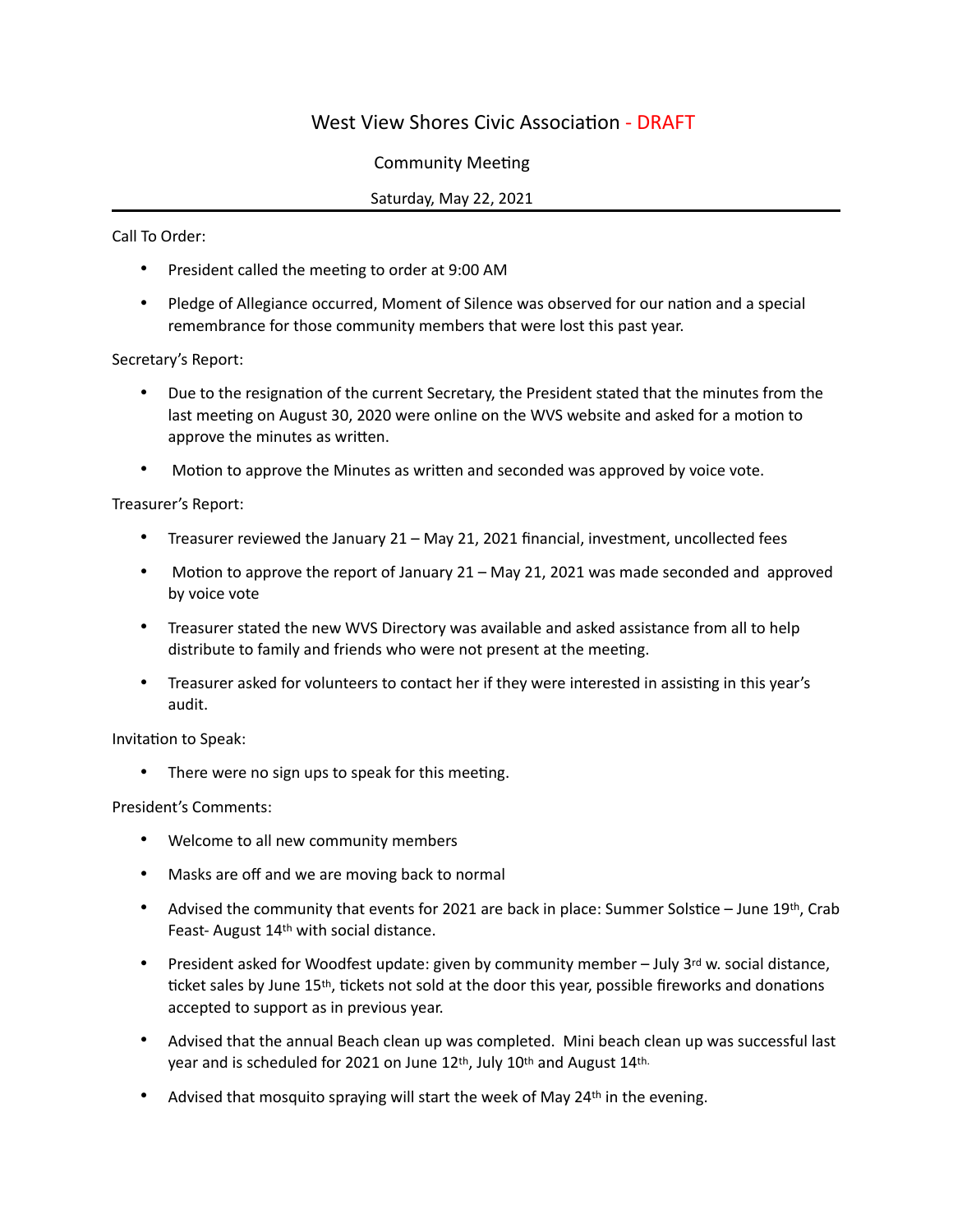- Advised that there is a change in the fire policy which includes no large burning from Memorial Day to Labor day. Small firepits are still approved.
- Asked all community members to be aware of keeping vehicles off of the Common Grounds.
- Advised that the new directory was paid for by the acquired sponsor advertising and thanked all who assisted in getting the sponsorships. Idea was brought up for discussion to put the Directory on line with pass word protection which would allow for continual updates. Community members had positive comments and the Board will look into it further.
- Advised that two new benches were placed at the beach and thanked John English for his work in making that happen.
- Advised that there will be elections to the Board in August for the positions of Secretary, Treasurer, Asst. Treasurer, and Board Members. Community was asked to consider volunteering.

Old Business:

- Buffer Management Nearly completed with final plantings and picture of Weeping Willow tree planting being sent to the County.
	- $\circ$  Weeping Willow tree thriving and discussion with the Board for a possible second tree
- Bulkhead Update
	- o Committee met in September 2020 with the Department of Natural
		- Resources for the "Living Shoreline Project" for discussion of the rock jetty concept to

preserve the beach area.

- o Another meeting was recently held in April 2021 with the Core of Engineers, Dept. of Natural Resources and Cecil County representative. Discussion included the process for obtaining a permit for the project and multiple coordination with all departments which could be a long process. No costs were discussed at the meeting. Request was made to find a non-profit group in the area that can help to sponsor the project.
- Drainage
	- o Beach area under water several times due to wet winter and early spring
	- $\circ$  Drainage pipe below Short Rd not effective to move the flow of water
	- $\circ$  Prior Recommendation to replace the pipe and create a swale was too expensive
	- $\circ$  Recent no cost up upgrades: Fall 2020 new catch basin at beach parking lot, Spring 2021 new catch basin and grading at Circle and Short, May 2021 fire hydrants flushed by Cecilton for bi-yearly maintenance and also flushed drain in beach parking lot area
	- $\circ$  Recommendation from Dept of Natural Resources is to try and role the project into the Living Shoreline Project.
- Pearce Creek Implementation Update -